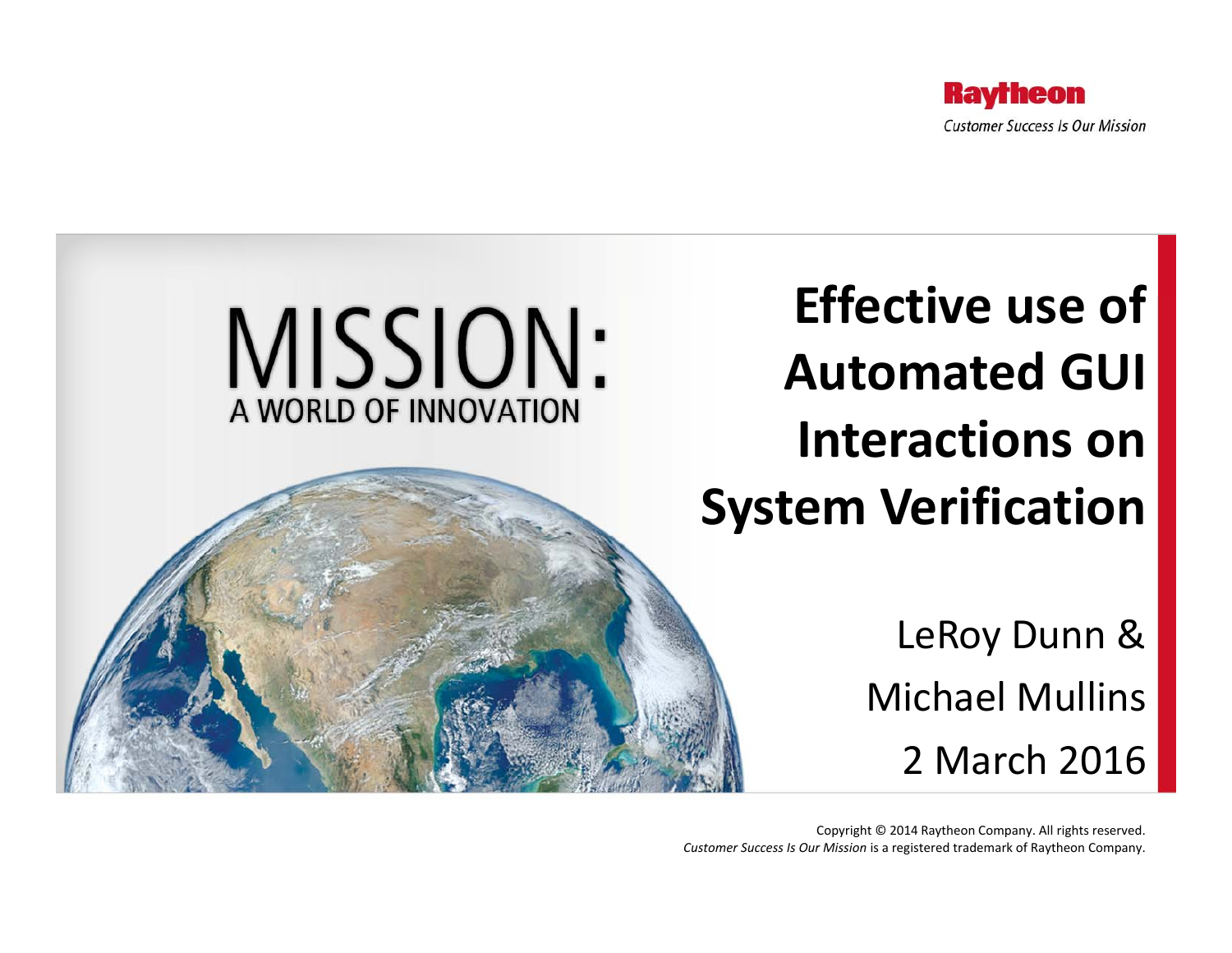#### **Overview**

This presentation seeks to provide an insight to the use of automation of data entry and interaction via a Graphical User Interface (GUI) to provide the input required to conduct integration and verification efforts of a large system.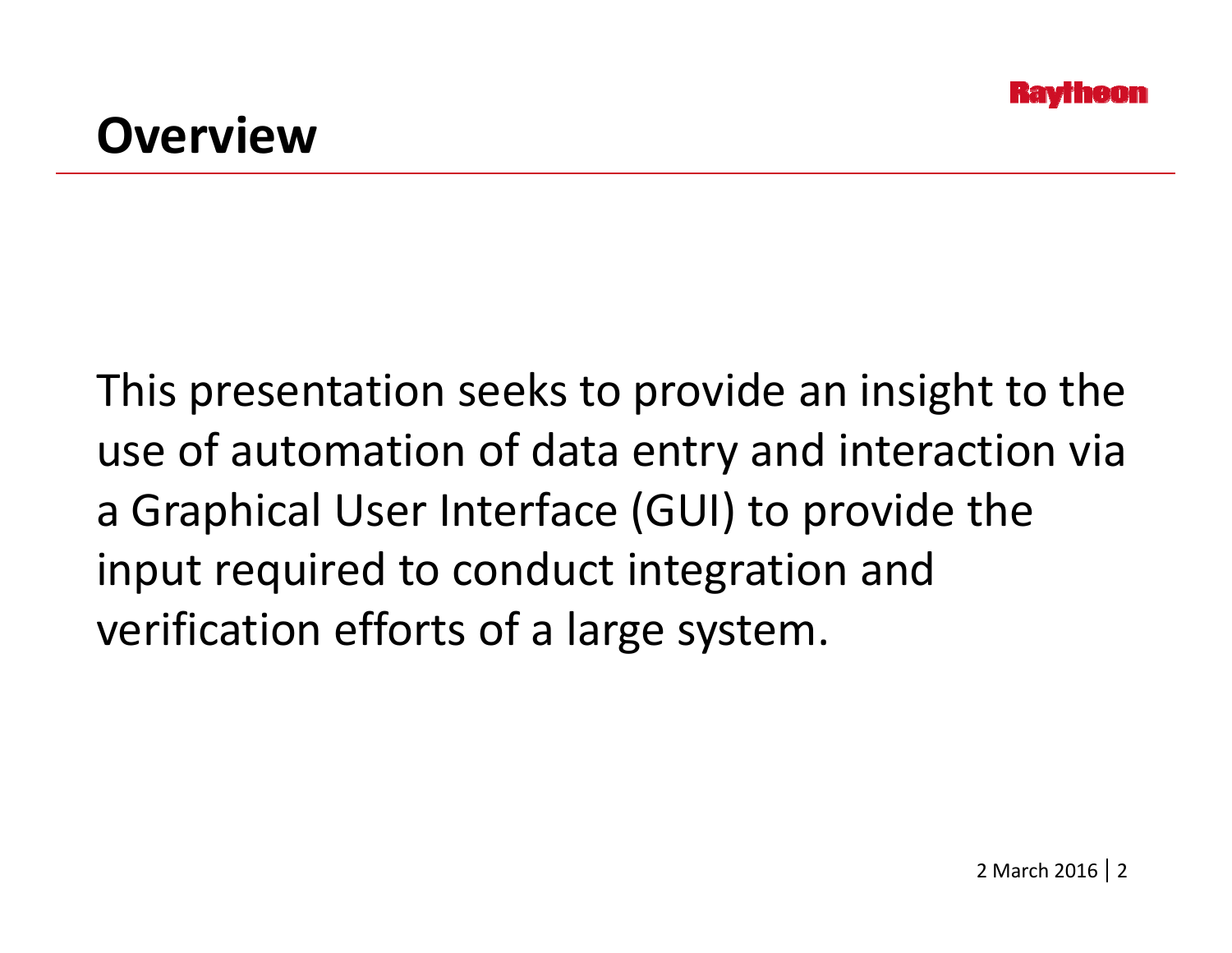#### **Topics**

- Why to automate and expected benefits
- $\blacksquare$  How to incorporate automation
- Practical lessons learned from application
- **Summary**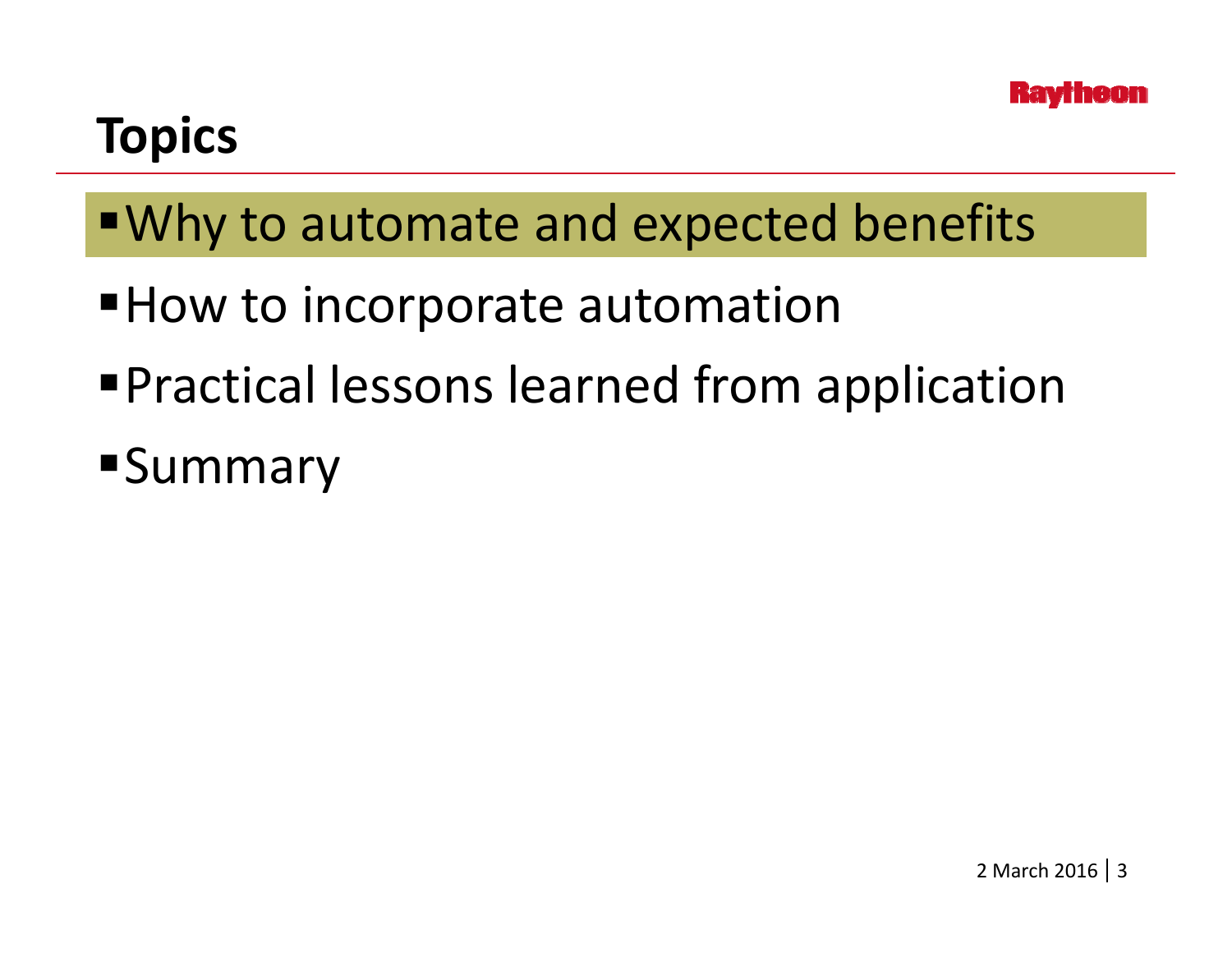#### **Congressional and Customer Desire**

- Annually addressed in House Reports for D.O.D. bud gets
- Navy NAVSEA Instruction 4215.1 authored in 2010 to provide guidance for implementation for Automated Test and Re-Test (ATRT)

From the House of Representatives Report for National Defense Authorization Act for FY2016

The committee believes that the valuable lessons from such activities as ATRT should be more widely leveraged across the Navy and the rest of the Department of Defense.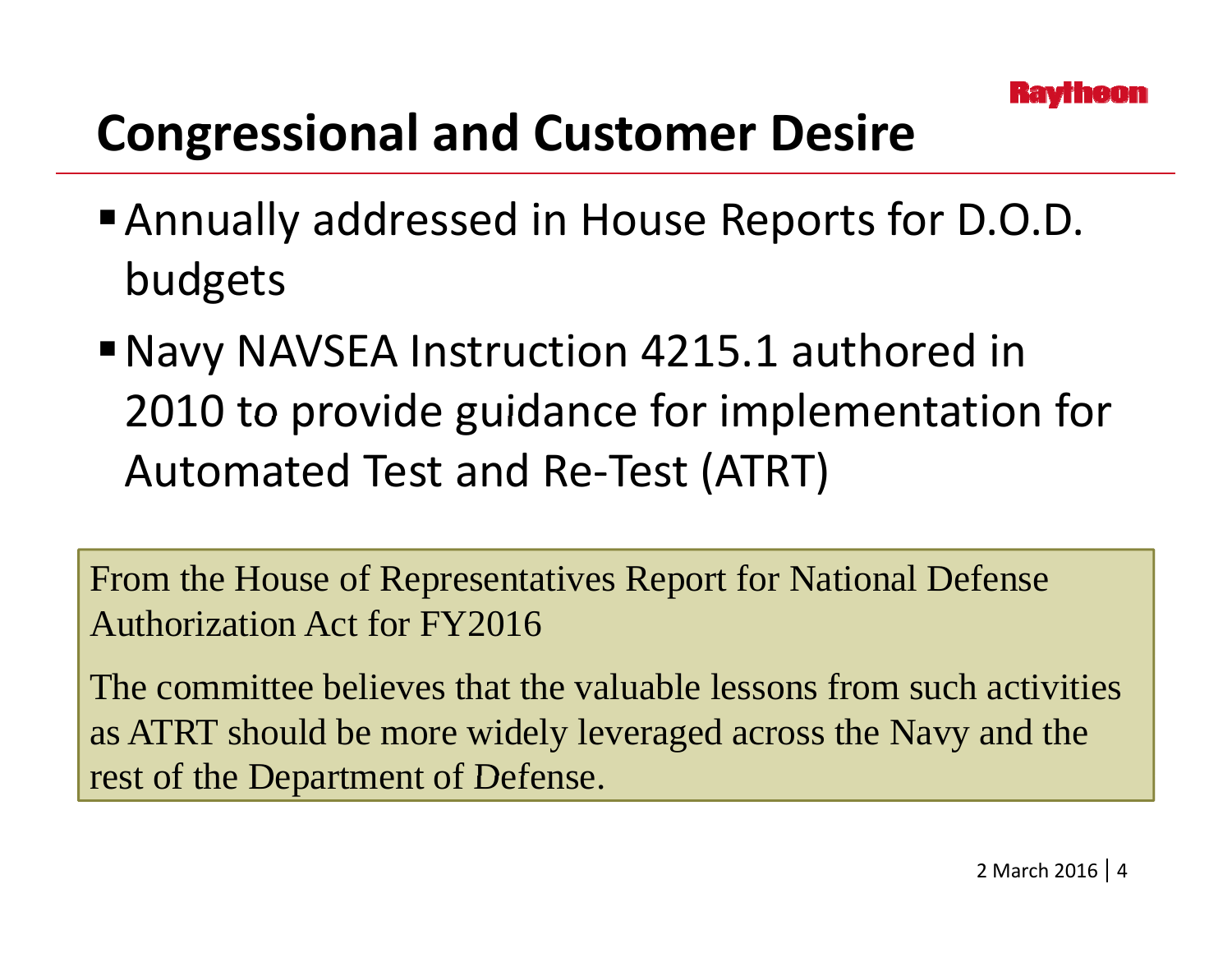#### **Return on investment**

#### Return on investment

- –Direct cost savings for test execution
	- Automating an existing test procedure
		- First Procedure investment resulted in a break even point of 8.6 test executions after automation
		- Subsequent Procedures investment resulted in a break even point of 6.1 test executions after automation
	- Automating a test without developing a test procedure
		- Automation resulted in 30% increase in development cost and 80% reduction in execution cost
		- Break even point realized in 4 test executions
- –Numerous indirect savin g s
	- Vary based on test environment, customer relations, etc.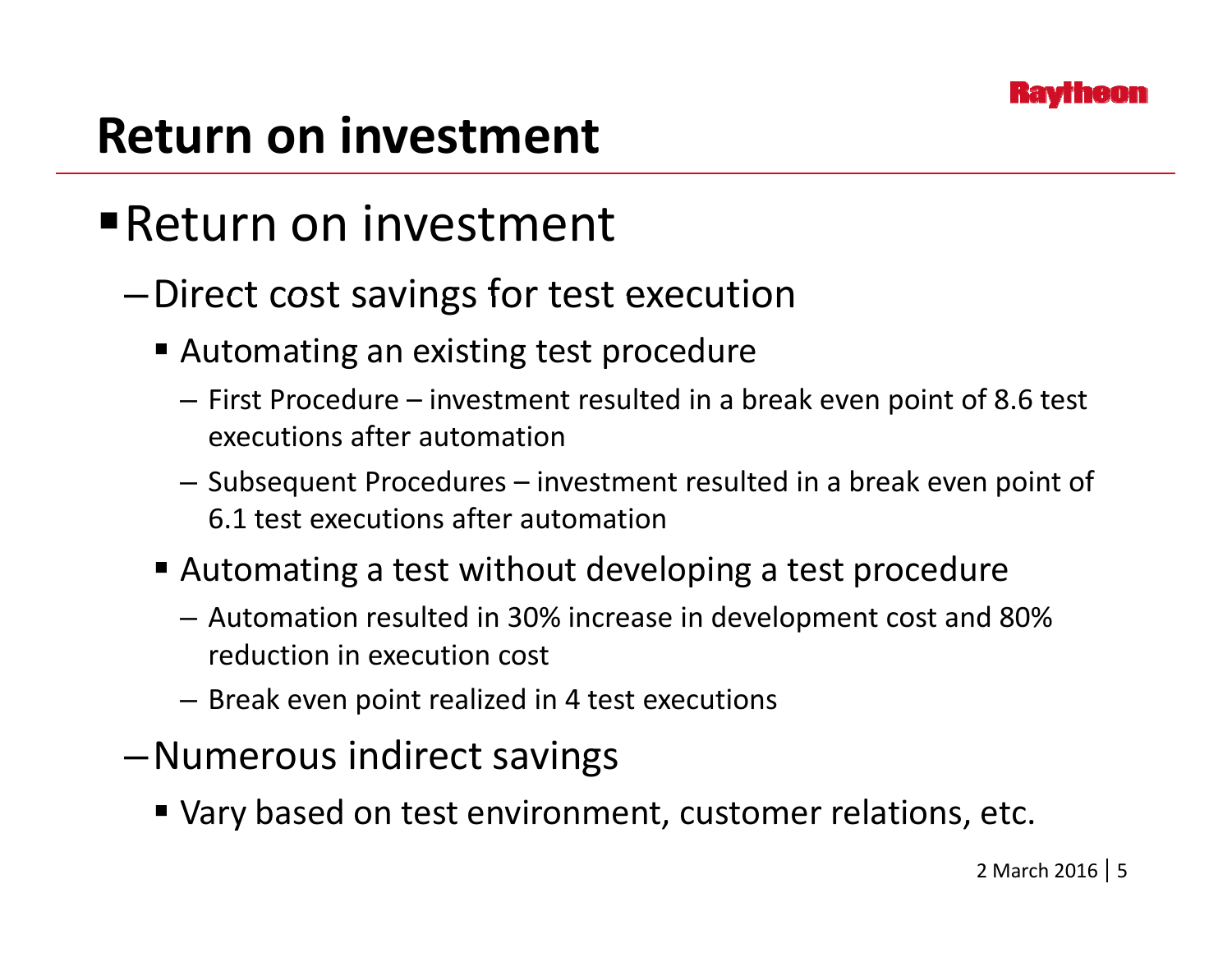# **Technical Benefits (1 of 3)**

- ■Increased test run count provides broader coverage of test objectives
	- –Execute automated script hundreds of times in a Monte Carlo approach
	- –Allows for wider range of test inputs
	- $-$  Provides better opportunity to witness intermittent failures
		- $\blacksquare$  Tool may even help provide characteristics that support debug of the failure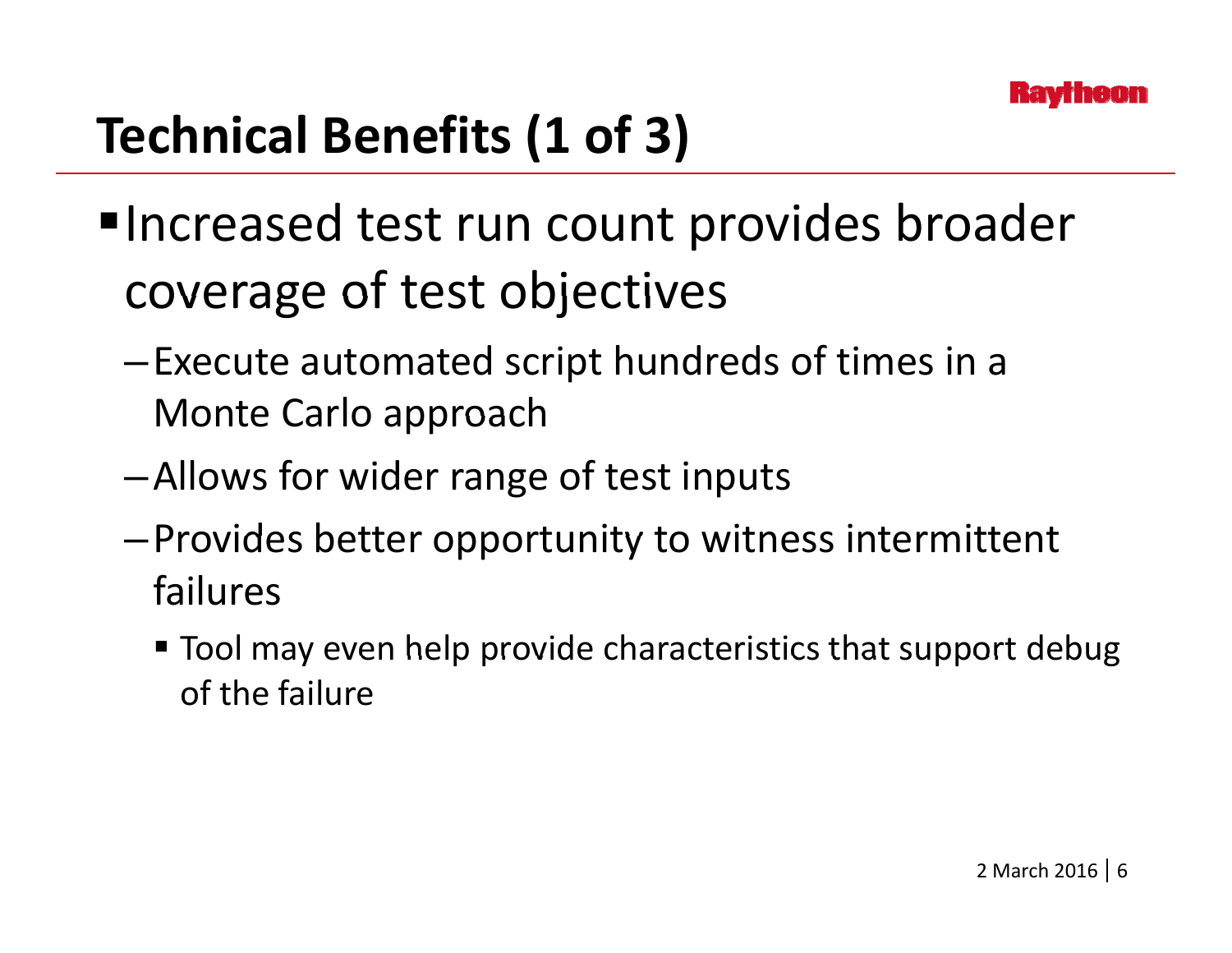# **Technical Benefits (2 of 3)**

- Broader exercise of operator entered values for data entry points
	- –Random selection of enumerations rather than specific entries dictated by test procedure for manual execution
	- –Increased breadth of invalid entries to move away from testing boundary conditions



2 March 2016 | 7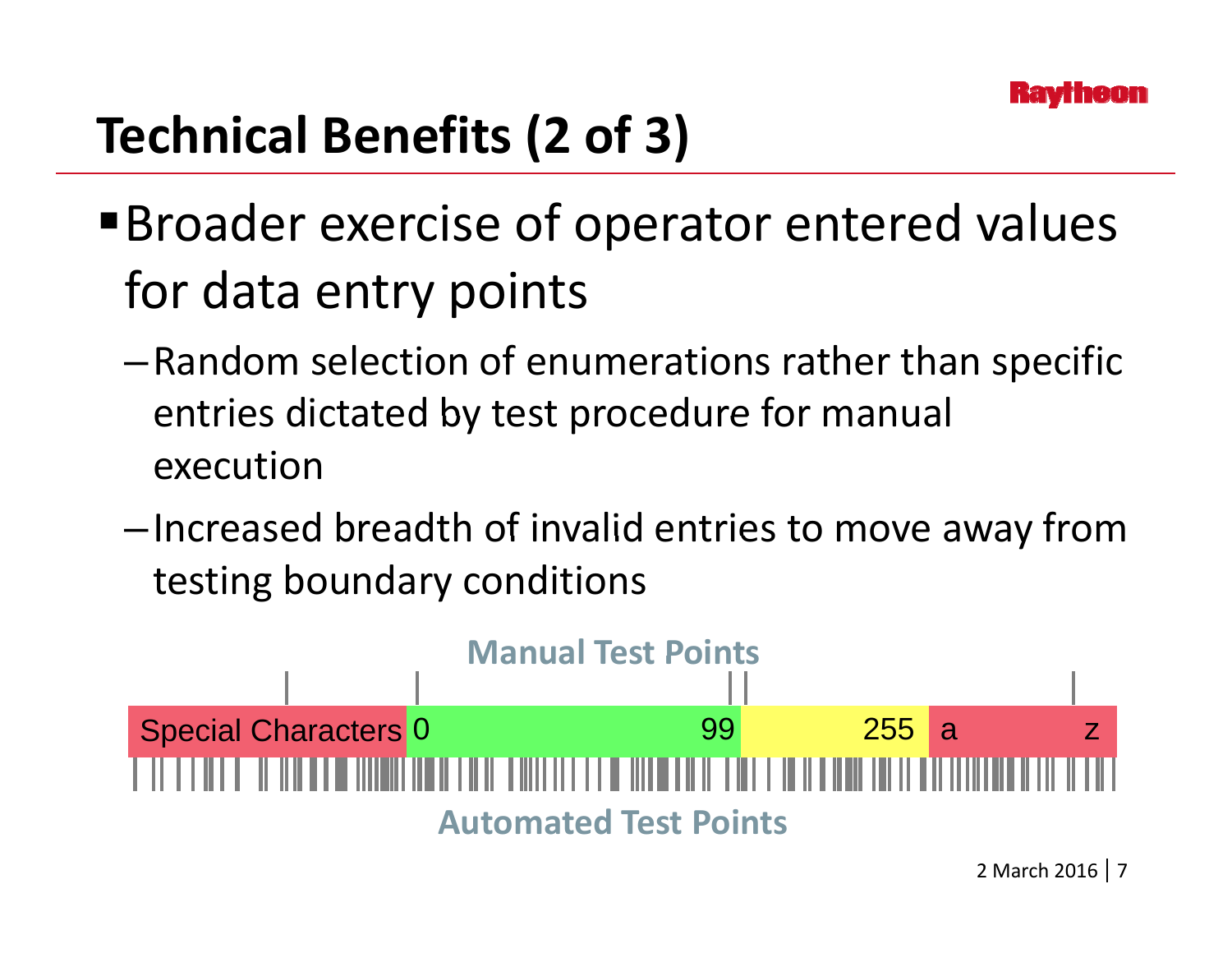# **Technical Benefits (3 of 3)**

- Immediate determination of Pass/Fail evaluations rather than post-execution data anal ysis
- Screen captures of Pass/Fail evaluations
	- –Creates evidence of findings for what was typically <sup>a</sup> Demonstration test procedure
	- –Consistent capture points
- Verifying exact measurement that are difficult to conduct in real-time
	- –Stringent timing requirements
	- -Color mappings to requirements or standards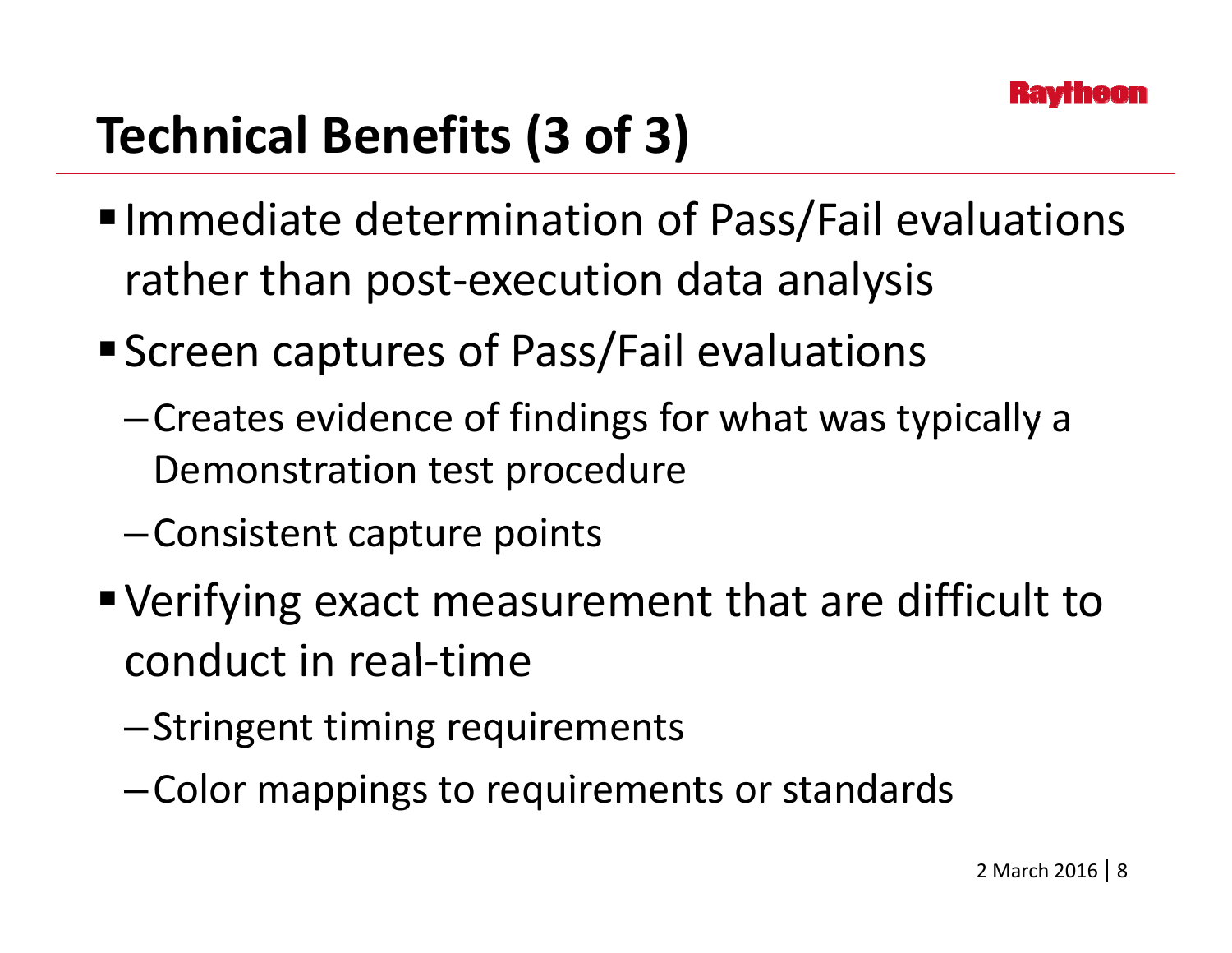- Why to automate and expected benefits
- $\blacksquare$  How to incorporate automation
- Practical lessons learned from application
- **Summary**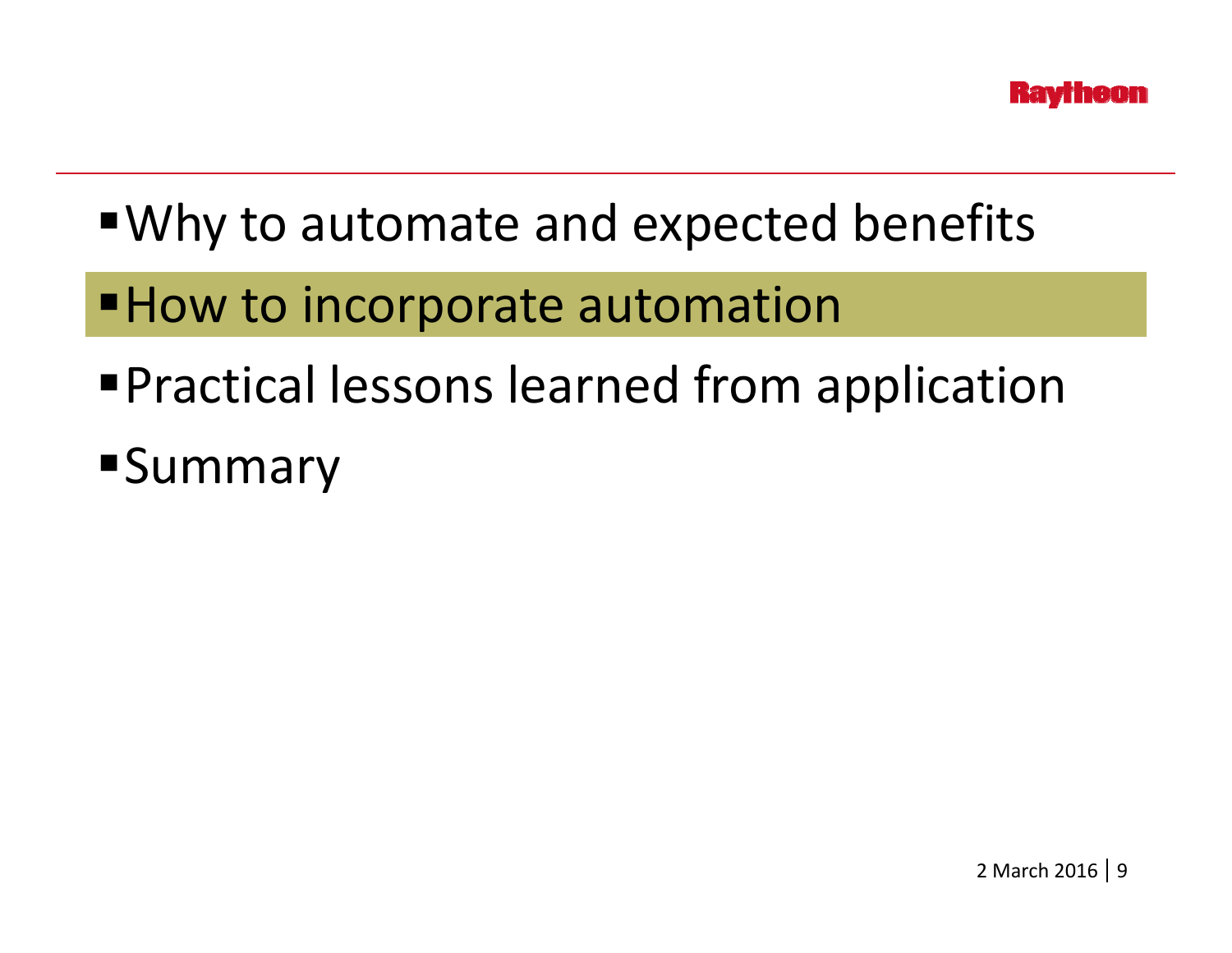## **Evaluating for Implementation**

- Review your Contract and/or Statement of Work
	- –Incentives/Contractor Performance Assessment Report
	- –May require updates to Master Test Plan and/or Test Procedures which require customer approval
- Dozens of options based on desired approach
	- –More than 30 tools have developed in this area and some are already obsolete
	- –Wide range of characteristics drive tool selection
	- –Understand both your corporate tool providers and the tools available to your customer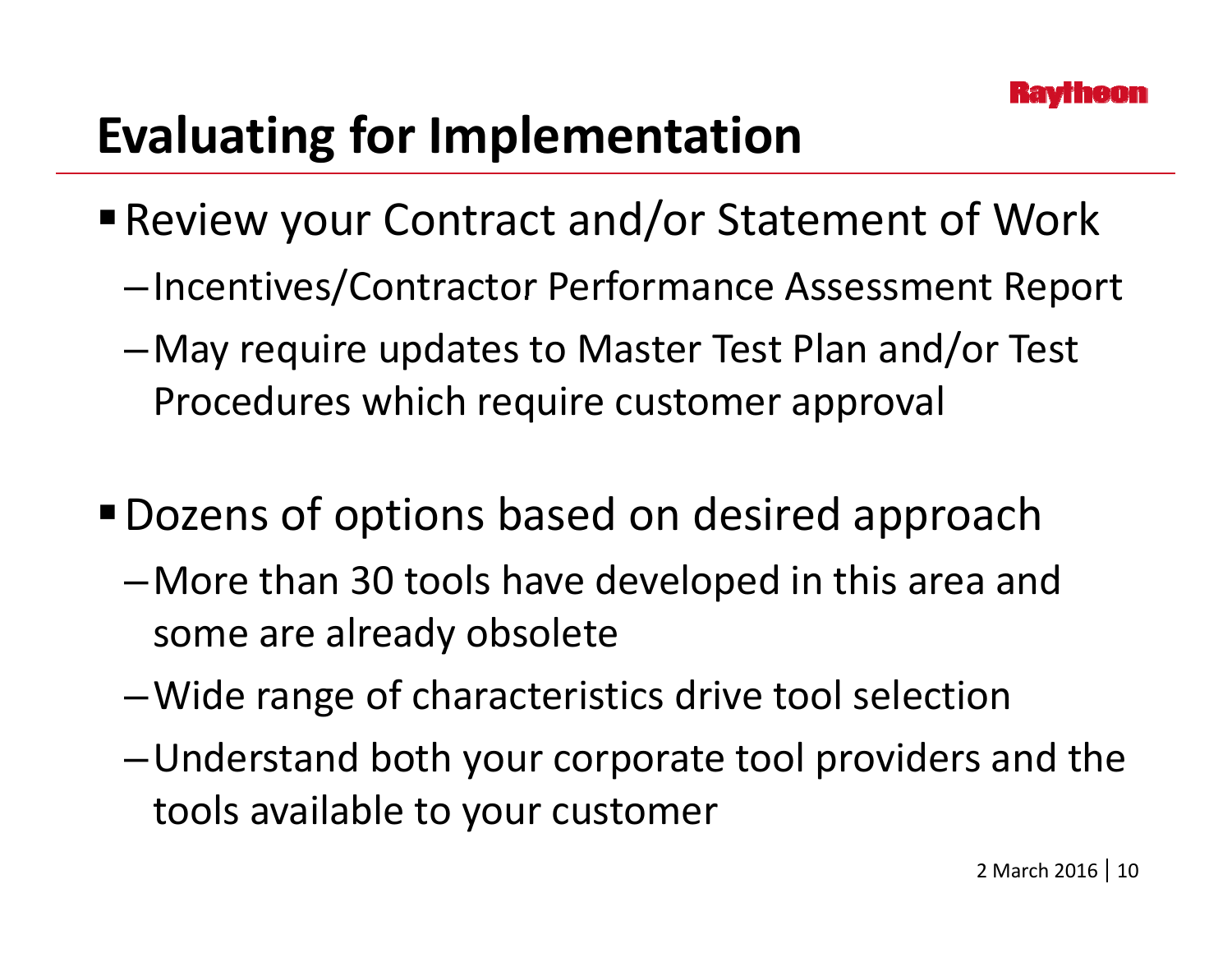# **Gaining Customer Acceptance**

- Determine if tool selected requires customer certification for use in program qualification
	- –Plan for collaboration as automated testing is likely to be new to the customer as well as the contractor
	- –Understand limitations of the selected tool
- Issue concerning Method of Verification (MOV)
	- –Many tests of an HMI or heavily utilizing an HMI are Demonstration, but automated testing replaces the human witness with a computer witness (i.e., a tool)
	- –May have ramifications for an existing specification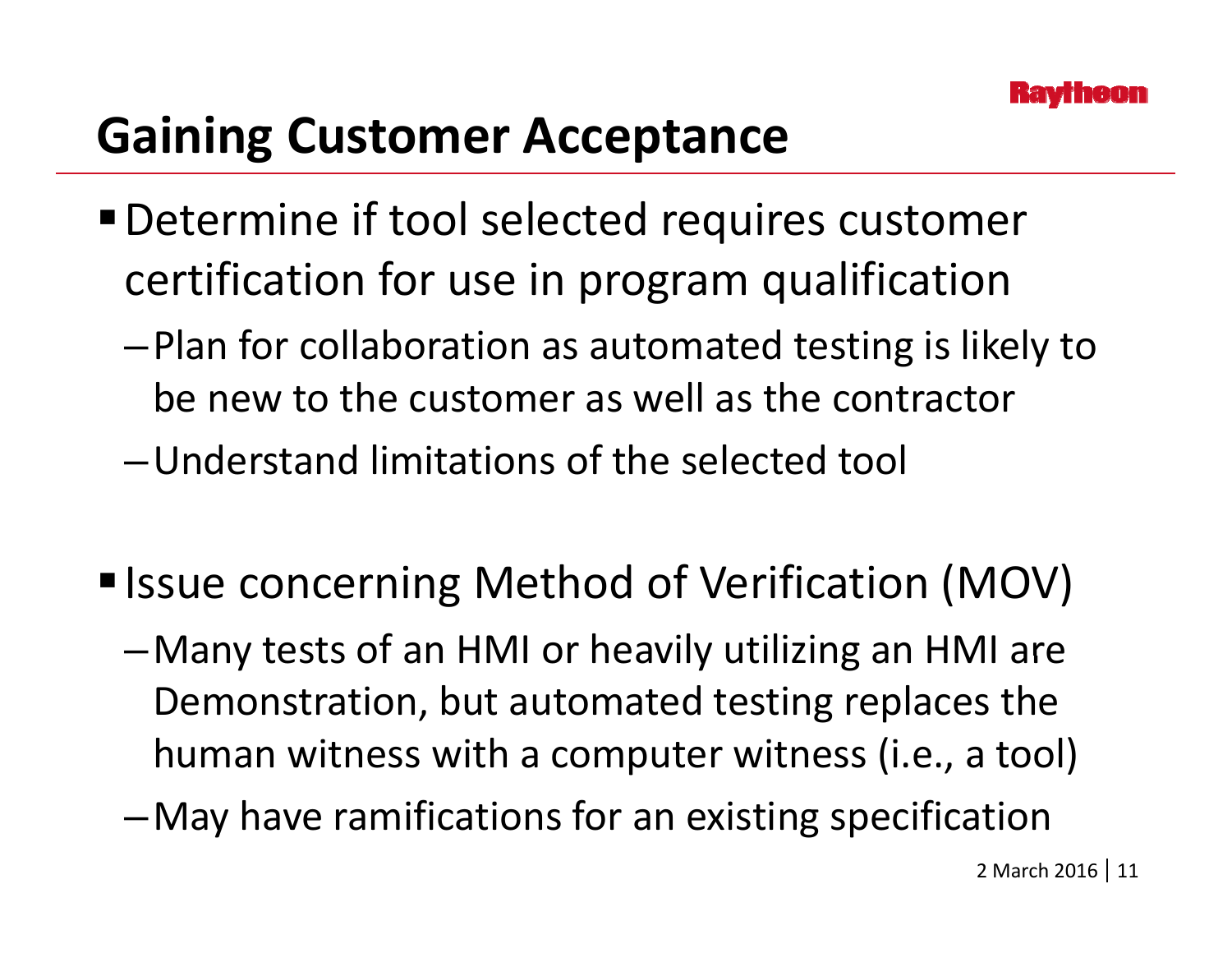## **Incorporation into Formal Test Events**

- Customer acceptance/reluctance will vary greatly
- One approach that has gained concurrence
	- –For converted tests, verify identical execution of an automated test script and paper procedure during the same witnessed test event
		- Identical outcomes allows for future automated execution only
	- –For automated only tests, allow the customer to observe the execution of the automated test procedure
		- **Demonstrate against specification or approved use case**
	- –Address use of automation during Test Readiness Review and gain the board's approval to proceed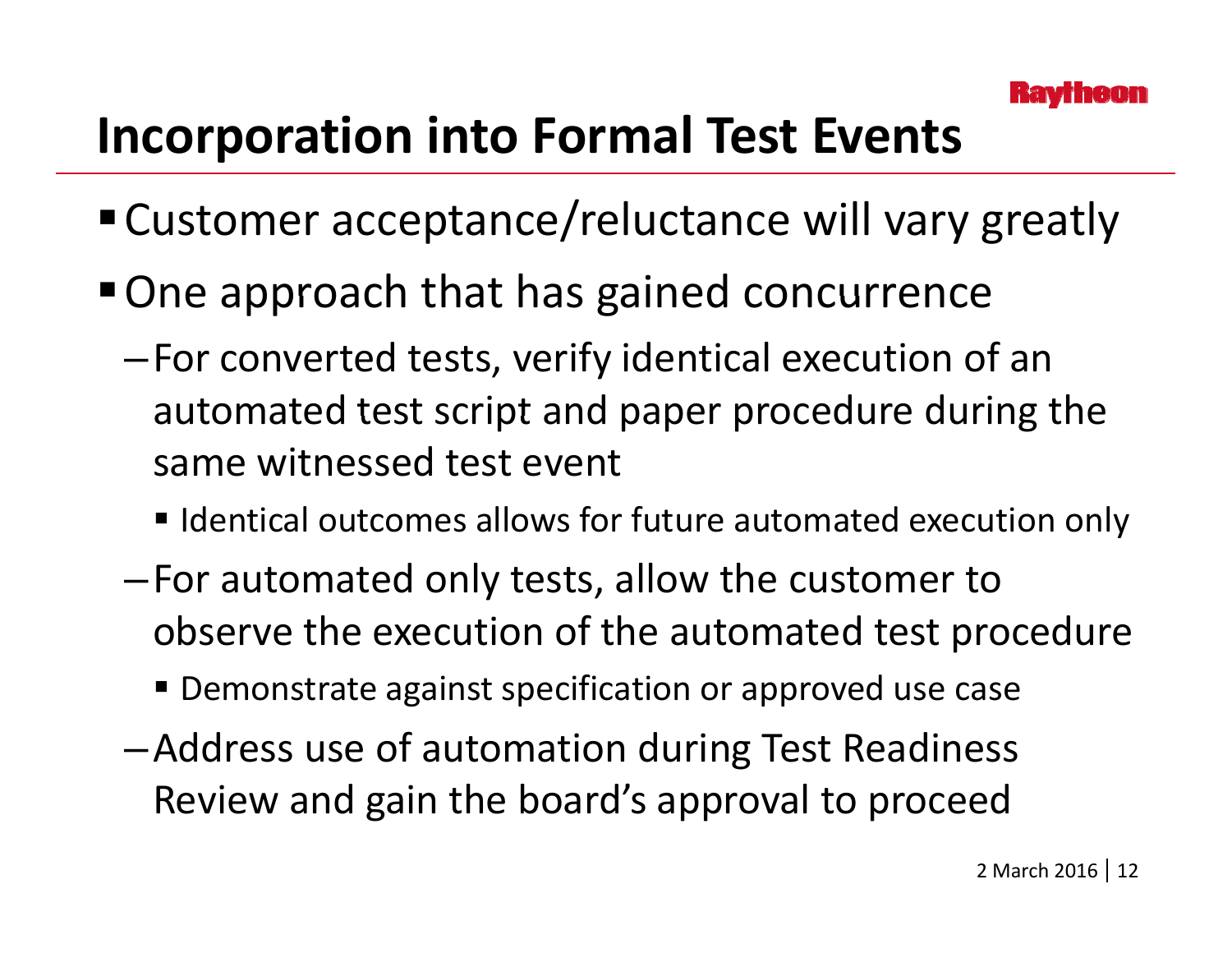- Why to automate and expected benefits
- $\blacksquare$  How to incorporate automation
- Practical lessons learned from application
- **Summary**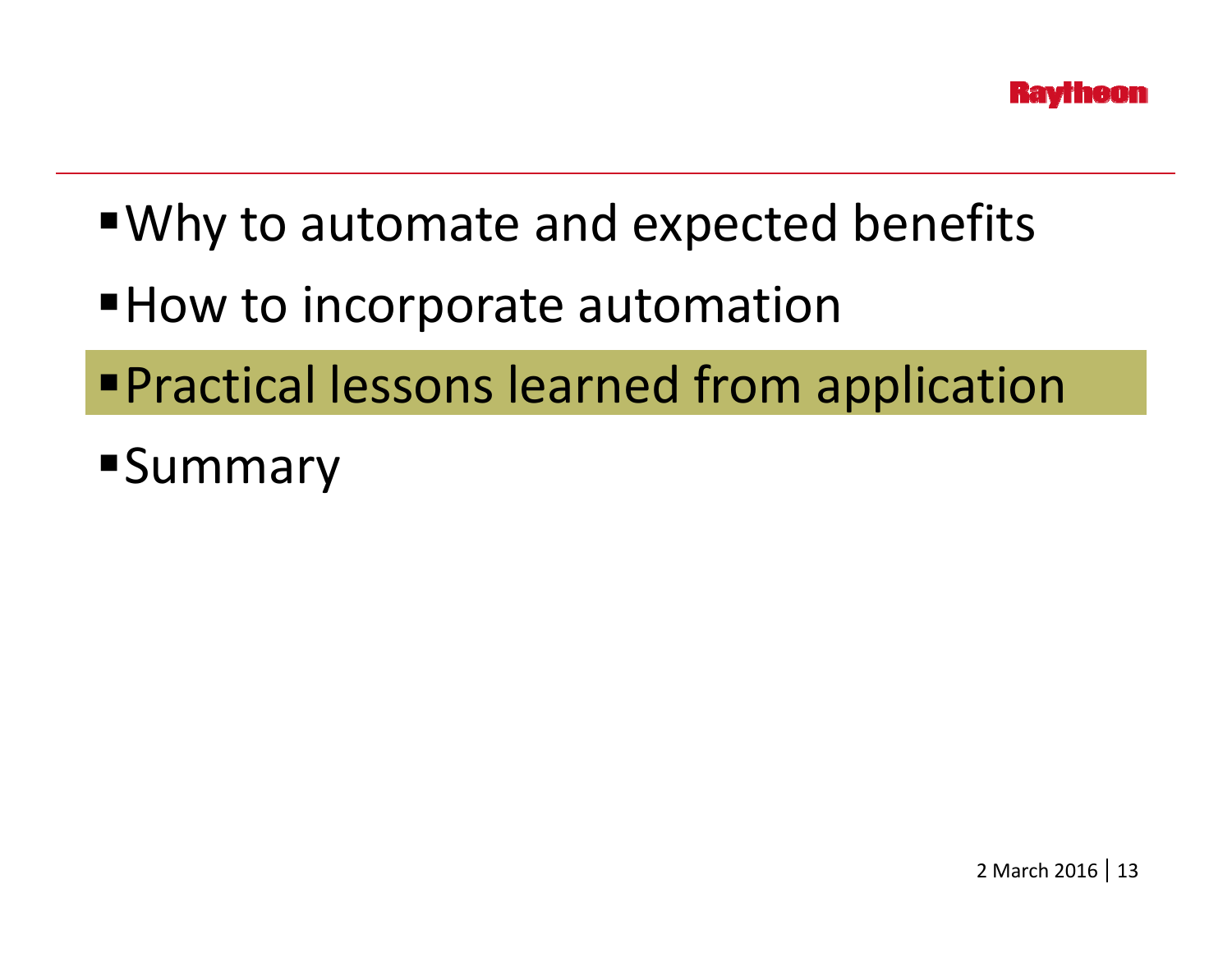# **Execution Challenges (1 of 2)**

- Test automation infrastructure
	- –Hardware upgrades
	- –Lab support
	- –Scripting software and support
	- –Documentation
	- –Personnel training
	- –Security Plans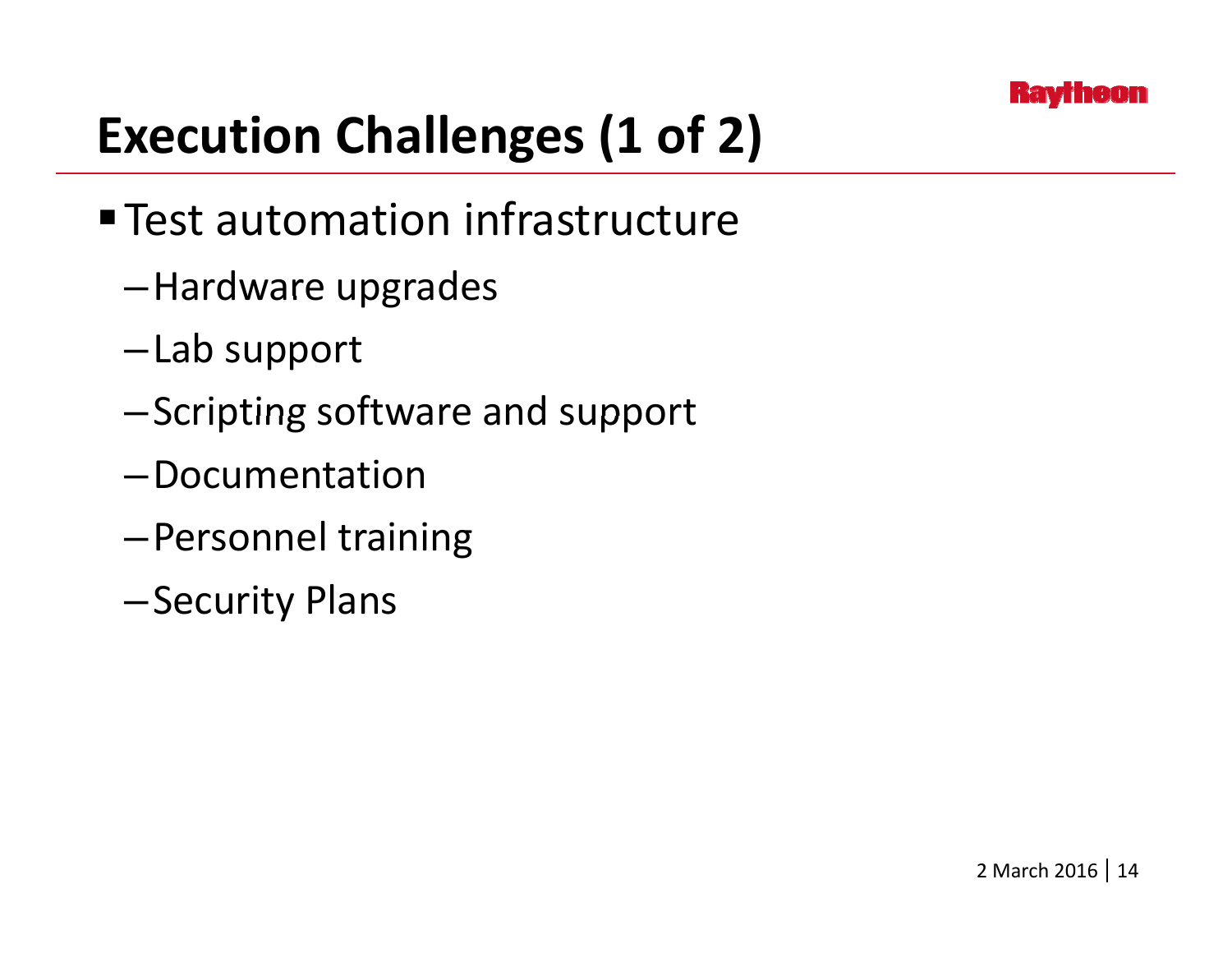# **Execution Challenges (2 of 2)**

- Test maintenance cost
	- —Evolving System Under Test (SUT)
	- –Evolving test tool GUIs
	- –Evolving lab environment
- Starting the implementation of test automation either too early or too late in the development process
	- –Too early: "spinning wheels" during initial development periods reduces ROI
	- –Too late: Not enough test execution runs to recoup investment losses (reduced ROI)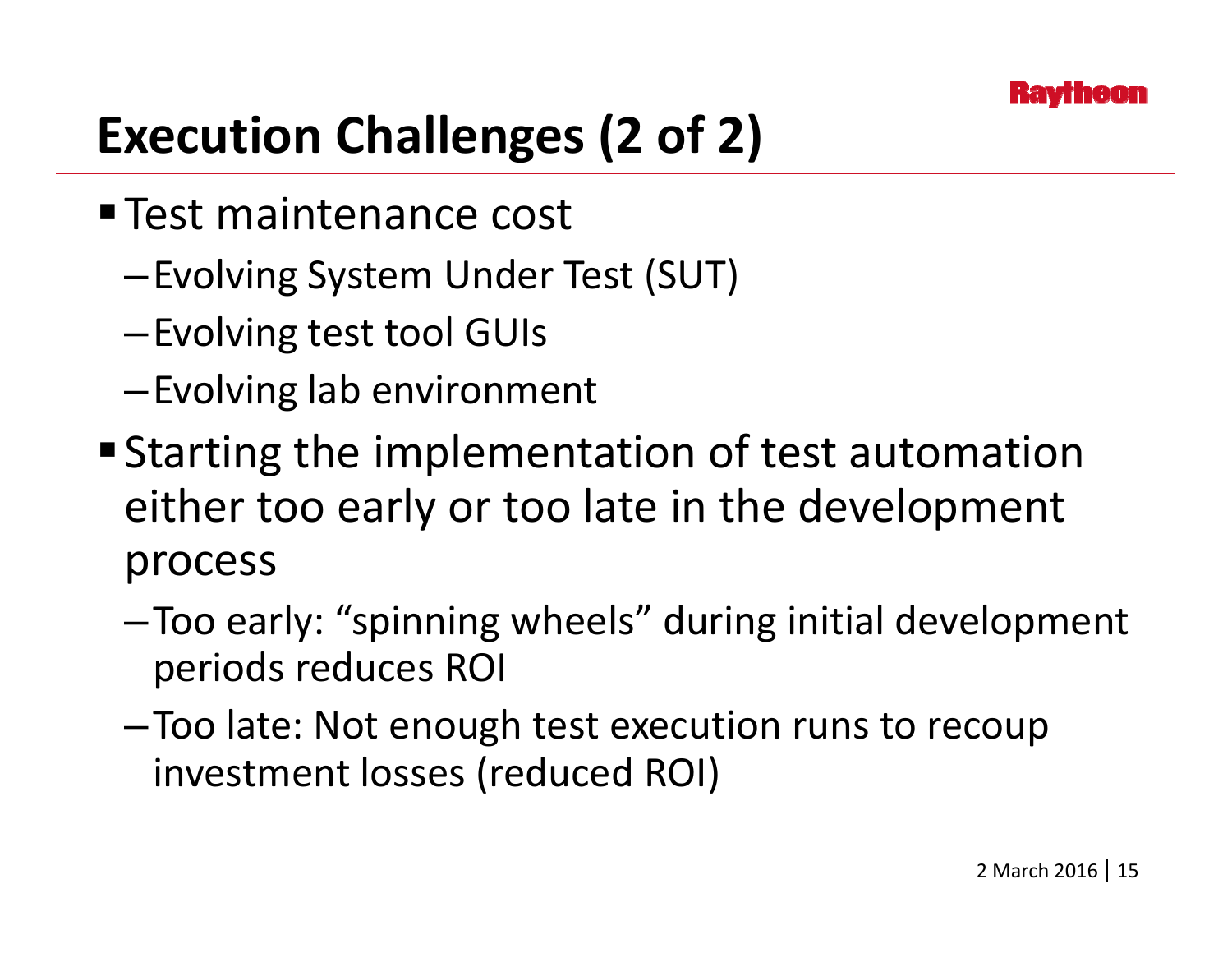## **Scripting Tradeoffs**

■ Go path testing vs failure and error handling

- $-$ Challenge of handling test step failure and error exception sprawl
- -Determine the appropriate level of test robustness and reliability for each automation case



Human in the loop introduces inherent variability vs – scripting introduces repeatability and repetitiveness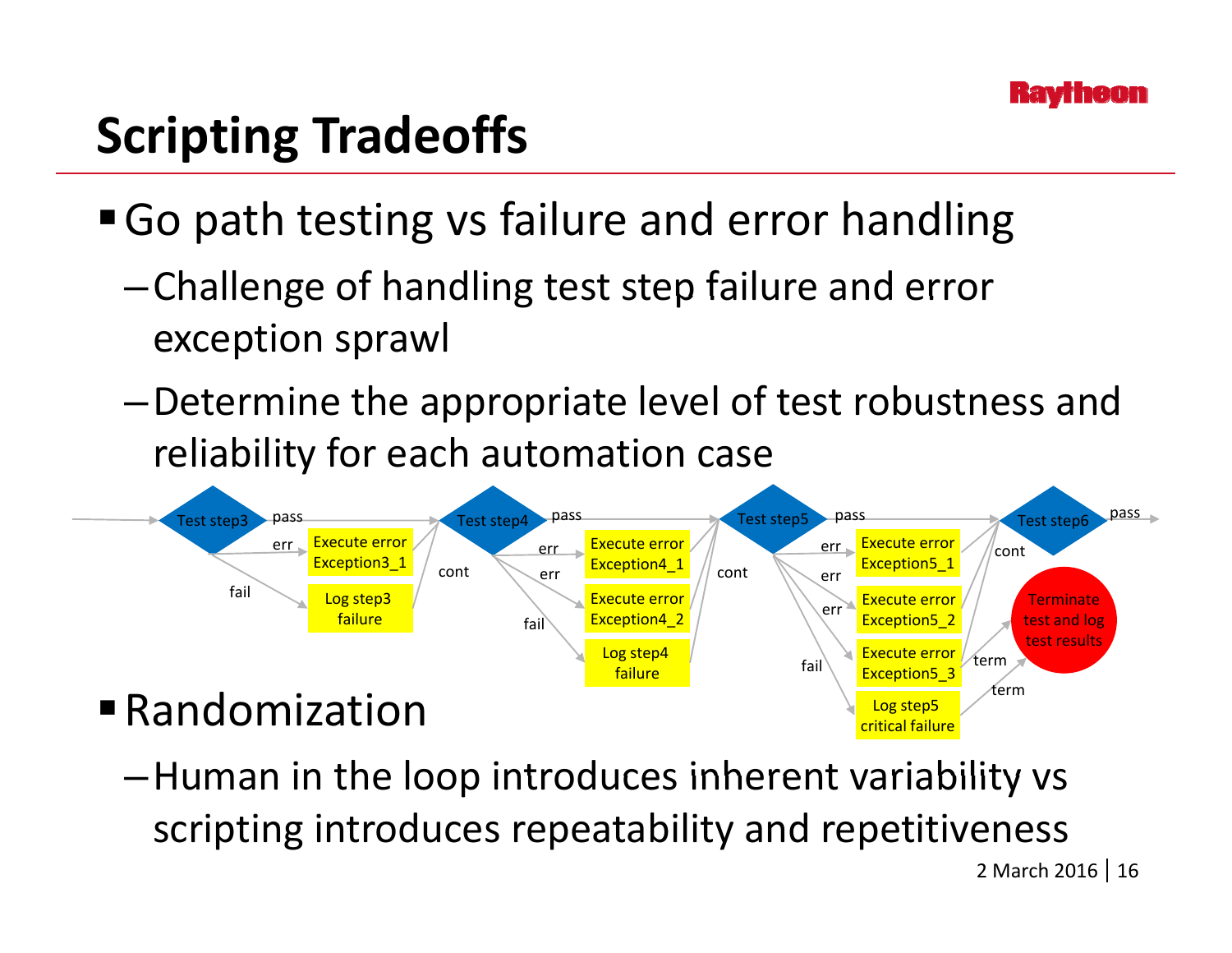#### **Graphics Comparison and OCR Tuning**

- **For graphics comparison or** Optical Character Recognition (OCR), start with default settings, then depending on  $\frac{(180, 250, 240, 300)}{2}$ test performance tune searches as needed for the specific GUI and test goals ReadText ((300, 200, 350, 220),
- Tuning can be done for individual searches or globally (all searches)

Click (ImageName: "CloseWindow", **SearchType: Tolerant**, HotSpot: **gnition** (45, 15), WaitFor: 10, Tolerance: **10**, **Discrepancy: 5**, Pulsing: false, SearchRectangle:



```
DPI: 80, Contrast: true, 
ContrastColor: black: , 
ContrastTolerance: 50, 
ValidCharacters: "A0123456789", 
IgnoreSpaces: true)
```
A12350

×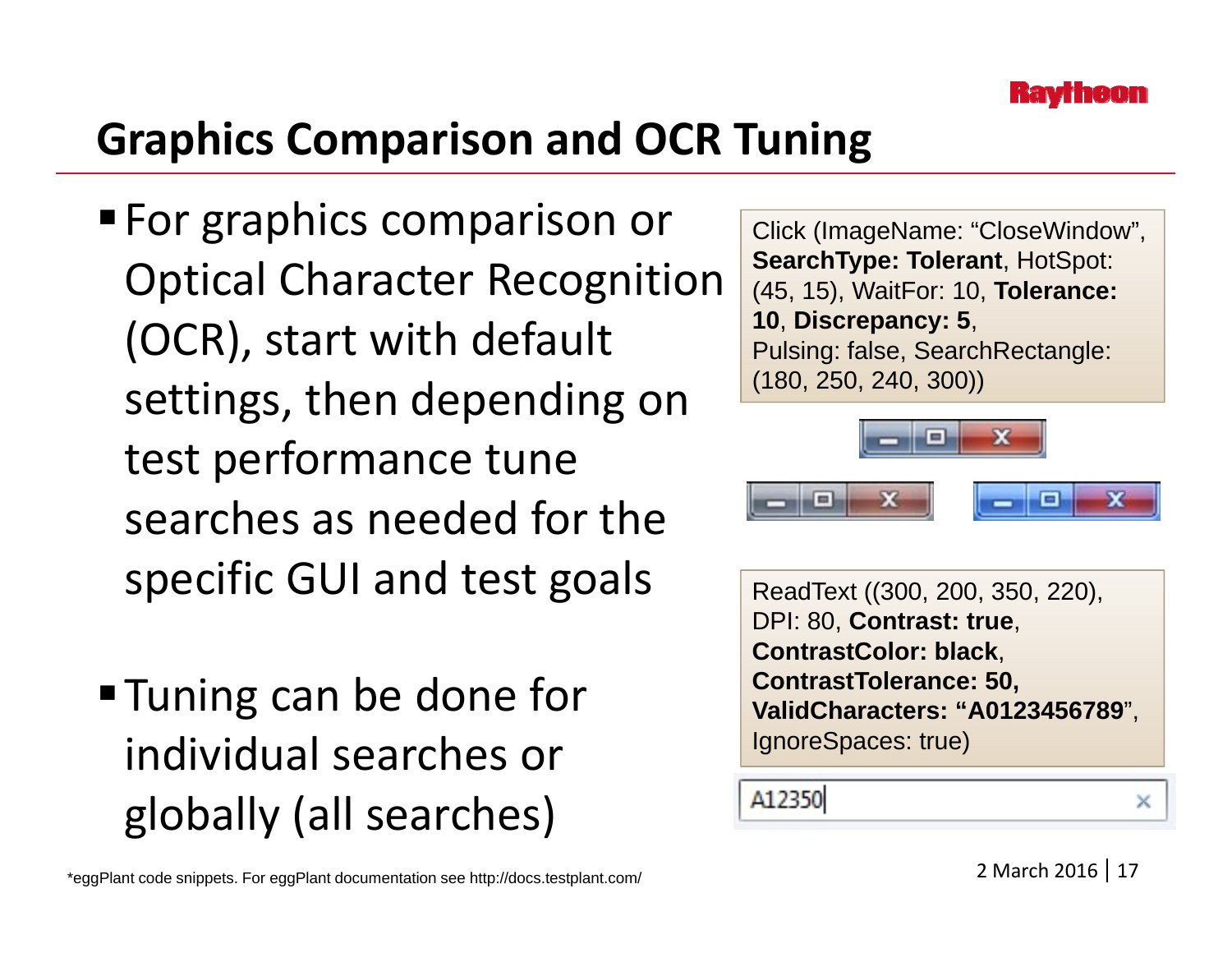#### **Execution Limitations**

- Human-In-The-Loop (HITL) limitations
	- —Non-GUI system controls
- Safety limitations
	- –Radar ranges
	- –High power equipment
- $\blacksquare$  Security limitati **Security limitations** 
	- –Screen locks, Password control, VNC servers
	- –Prevention of disclosure of classified capabilities
- Consult SMEs as needed
	- –Test Engineers, Lab Manager, Security, etc.



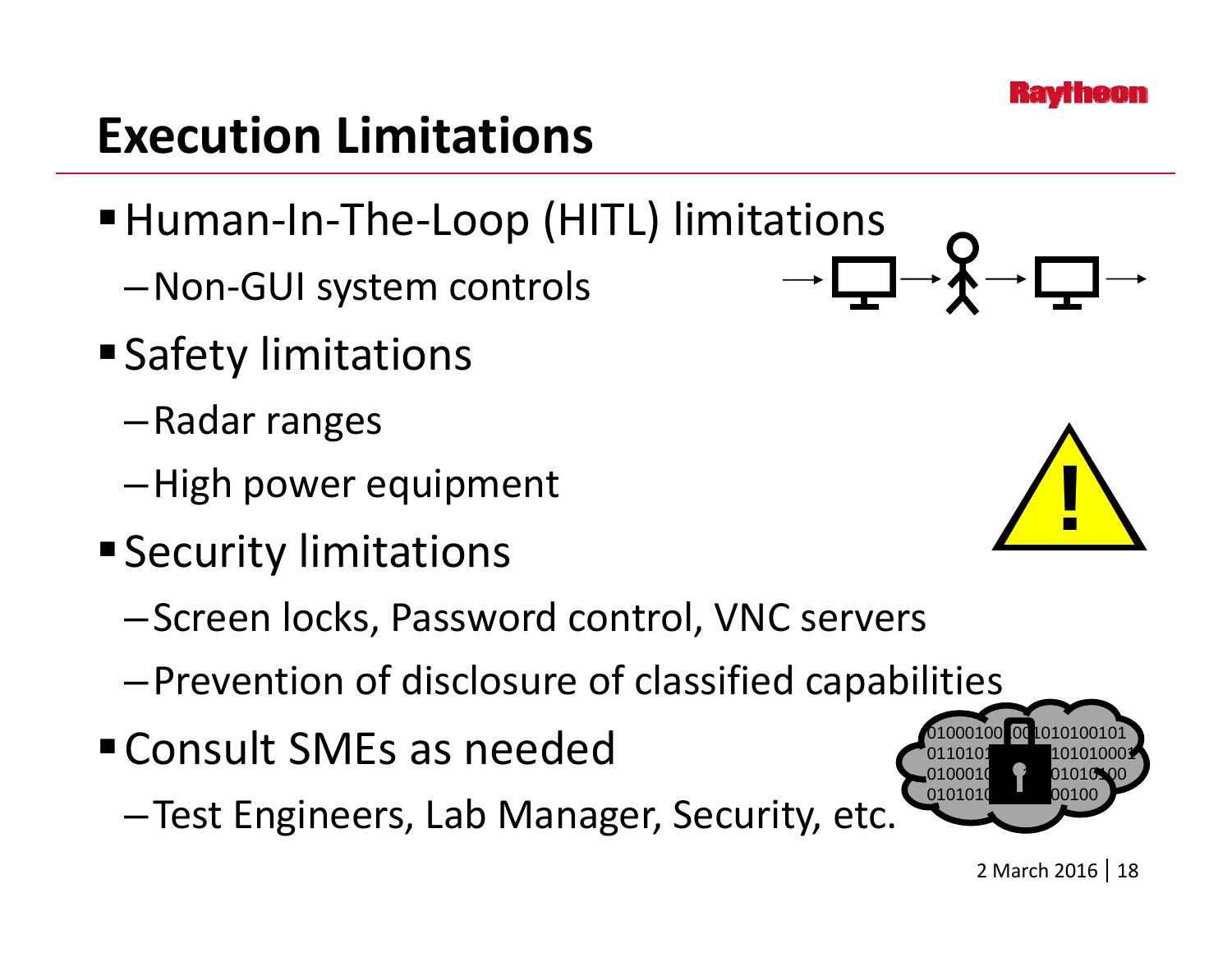- Why to automate and expected benefits
- $\blacksquare$  How to incorporate automation
- Practical lessons learned from application

**Summary**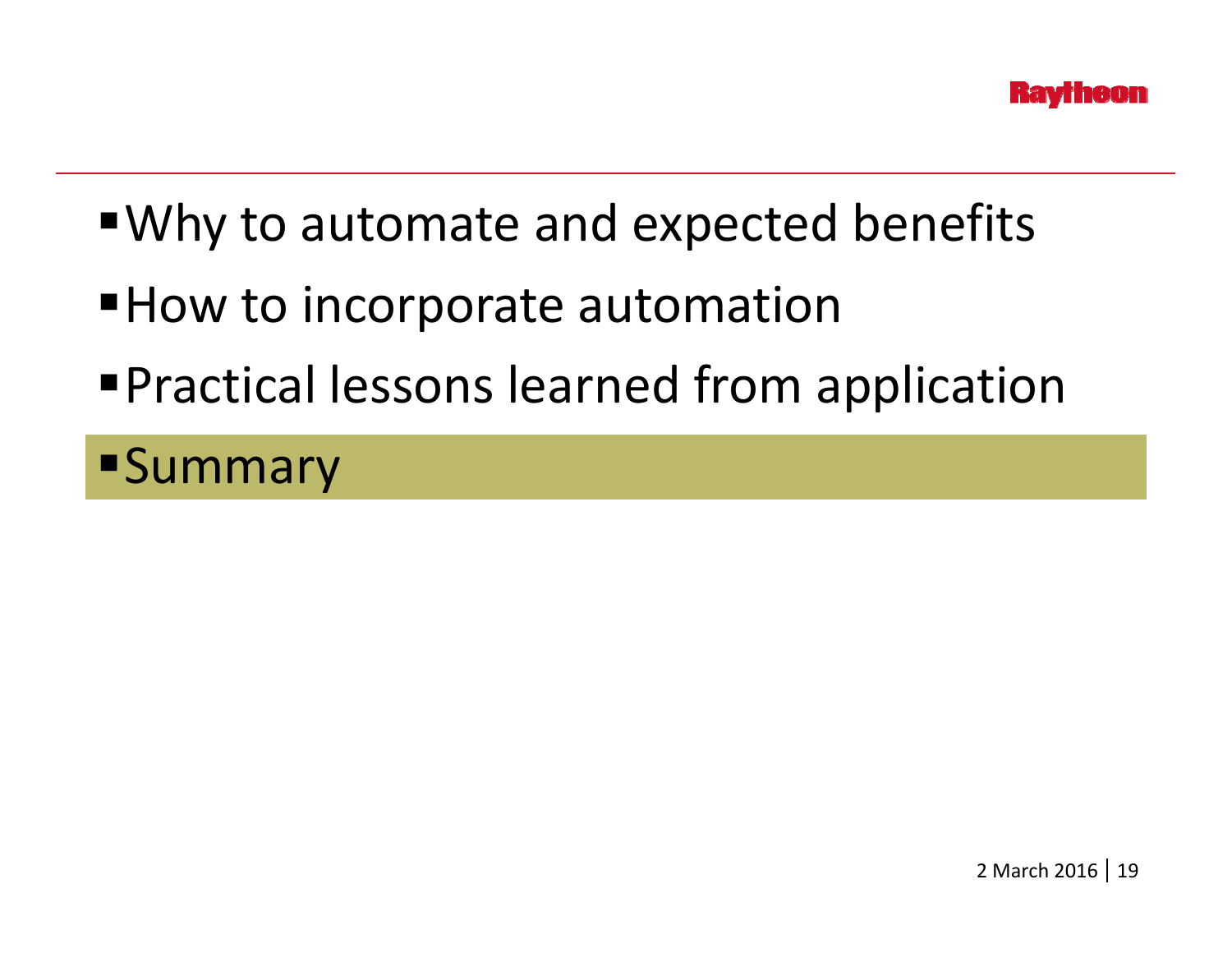

#### **Summary**

Customer Satisfaction

#### Value

- Direct long-term cost savings
- Indirect efficiencies
- **Improved Technical Approach** 
	- –Thoroughness
	-
	- $-$  Expanded test capabilities
	- Frequency
- **Infrastructure**
- e and the state of the HW, SW, support, training
	- Maintenance
		- –— SUT, GUIs, lab environment
	- **Development** 
		- $-$  Scripting, tuning
	- **ELimitations**
- Robustness Robustness HITL, Safety, Cybersecurity

**Consider ALL benefits, costs and drawbacks in the ROI analysis**

**ROI**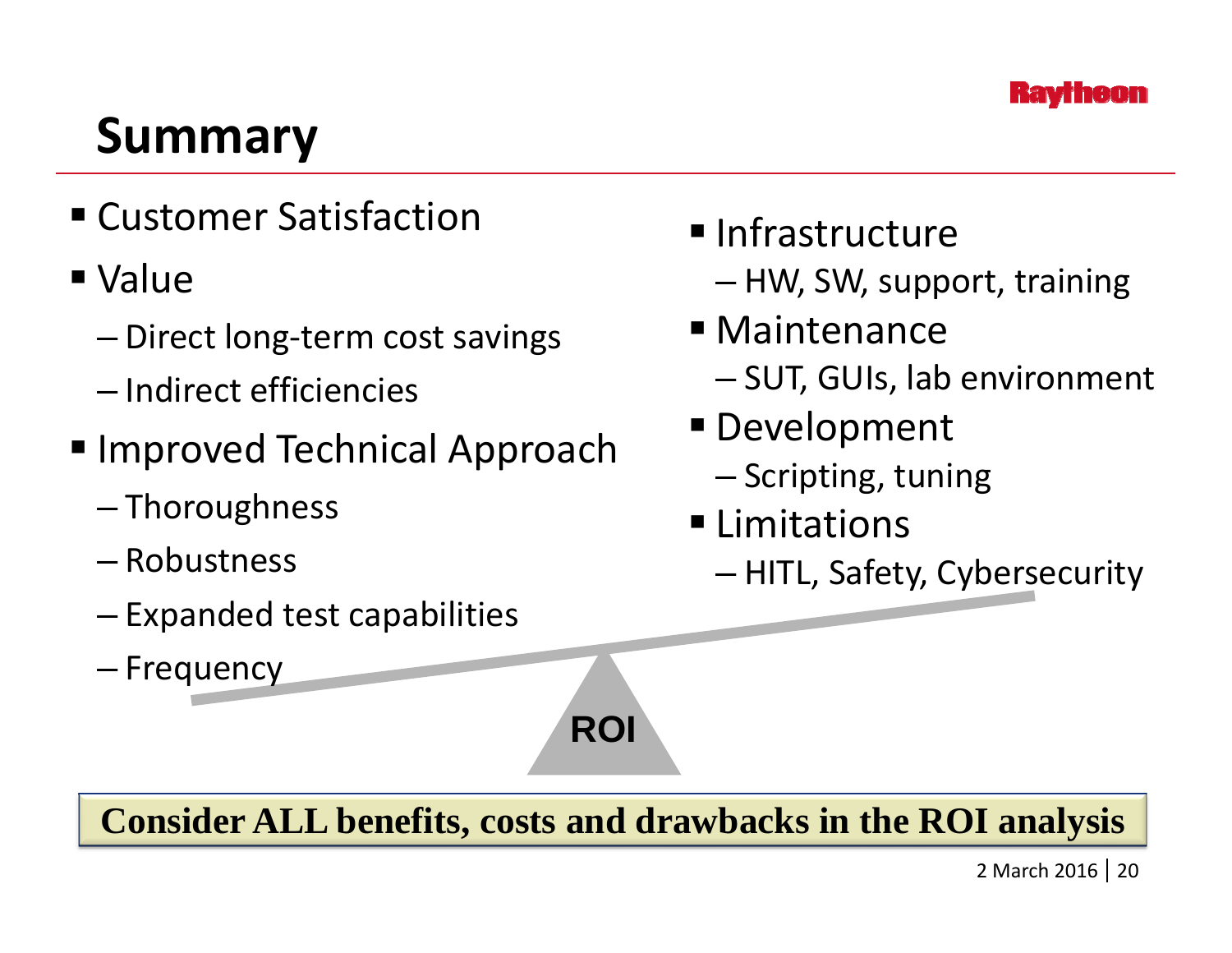

#### **Go Forward Plan**

- **Start early** 
	- –Use ROI analysis to drive plans
	- –Get customer buy-in on approach
- **Start conservative** 
	- –Better off with realistic ROI estimate
- **Start small** 
	- –Focus on a small set (1-3) of near term test cases
- Start easy
	- –Automate the "low hanging fruit"
- Reevaluate